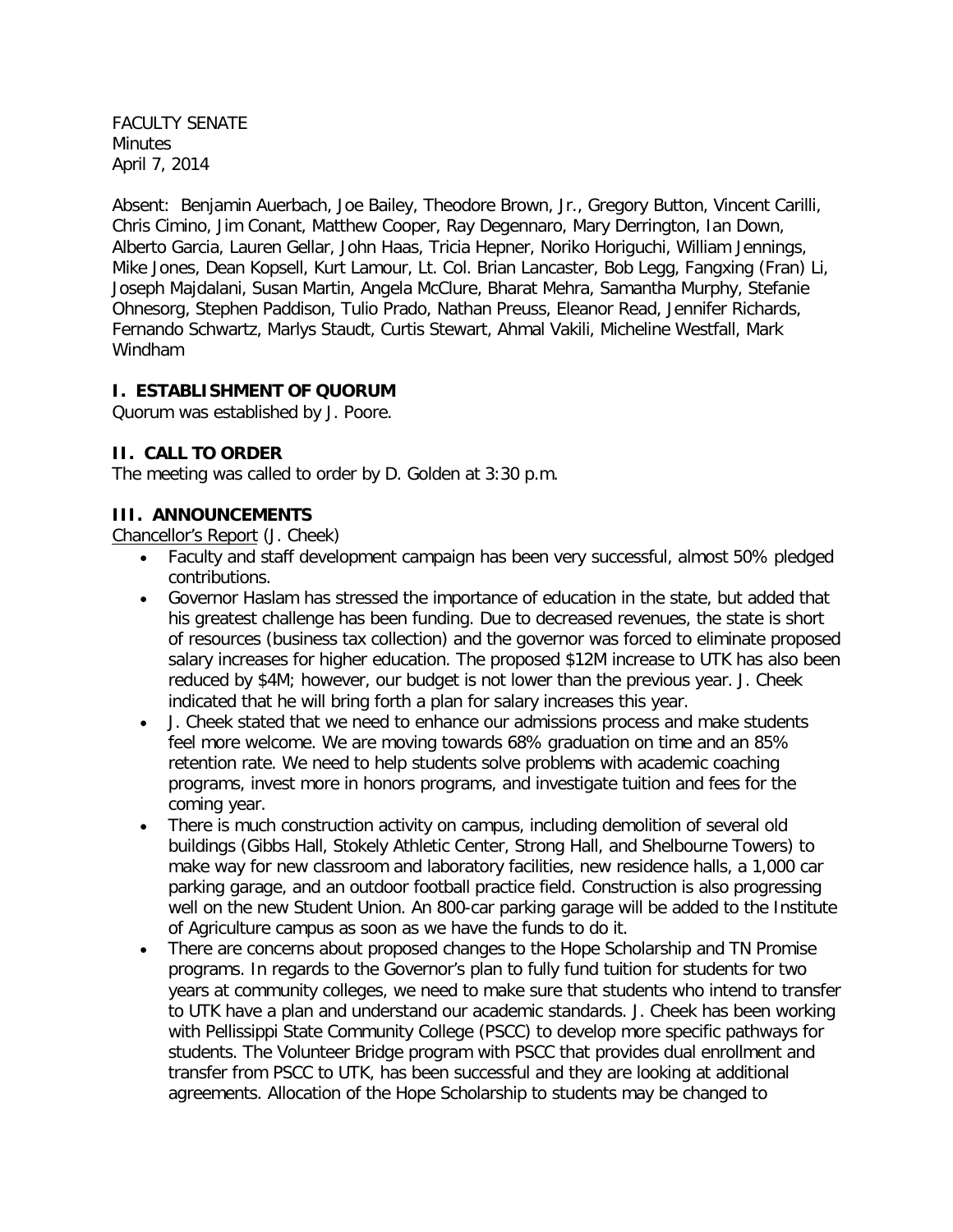\$3500/\$3500/\$4500/\$4500 per year over the 4-year period. This scholarship is important to ensure that our best and brightest students remain in Tennessee. Currently, students are no longer eligible for the scholarship when they accumulate 120 credit hours before their 8<sup>th</sup> semester. Our administration is asking TN legislators to not penalize students if they reach 120 hours before their  $8<sup>th</sup>$  semester; we are requesting that students be given eight full semesters of eligibility or 120 credit hours, whichever is the longest.

- J. Cheek supports making Pell grants available to students for summer semester; currently, they are available for fall and spring semesters. If Pell grants were available in summer, students would be able to graduate sooner. Senator Lamar Alexander is supporting this change.
- M. Breinig asked about the status of renovations to older university buildings. J. Cheek said that they are working on it and gave examples. K. Wong asked whether he foresaw a decrease in the number of freshmen due to the TN Promise program, and J. Cheek responded that he did not. He also indicated that 25% of our students come from families with an income less than \$40K, and that we have a high percentage of students with Pell grants. He stated that we are committed to helping the best students find a way to pay for their education. His concern is that students who go to community colleges will not be clear on the expectations of UTK. However, the program changes will not start until August of 2015, which gives us time to implement new strategies to support student success.

## Provost's Report (S. Martin)

S. Martin was unable to attend.

#### President's Report (D. Golden)

- Regarding the TN Promise program, D. Golden said that we must convey to students the benefits of attending a residential university.
- D. Golden indicated that many responded to his call for letters (over 4,000) to TN senators about proposed legislation that would limit engagement of outside speakers at UT. The letters had a significant impact and those two bill were withdrawn.
- D. Golden stated that UT must respond to the joint senate resolution that tasked the Board of Trustees to oversee how student activity fees are dispersed. To address this, the Resolution Implementation Task Force has been established, and D. Golden is serving on it.
- J. Cheek has appointed D. Golden to a committee on university identity (branding). D. Fox asked whether he will report back to the Faculty Senate on these committee activities, and he indicated that he would file reports through Blackboard.

## **IV. MINUTES**

M. Albrecht made a motion to accept the minutes of the Faculty Senate Meeting of February 17, 2014. The motion was seconded by P. Carter-Zagorski. There was no discussion, the motion passed and the minutes were approved as written. D. Fox made a motion to accept the minutes of the Faculty Senate Meeting of March 3, 2014. The motion was seconded by J. Koontz. There was no discussion, the motion passed and the minutes were approved as written.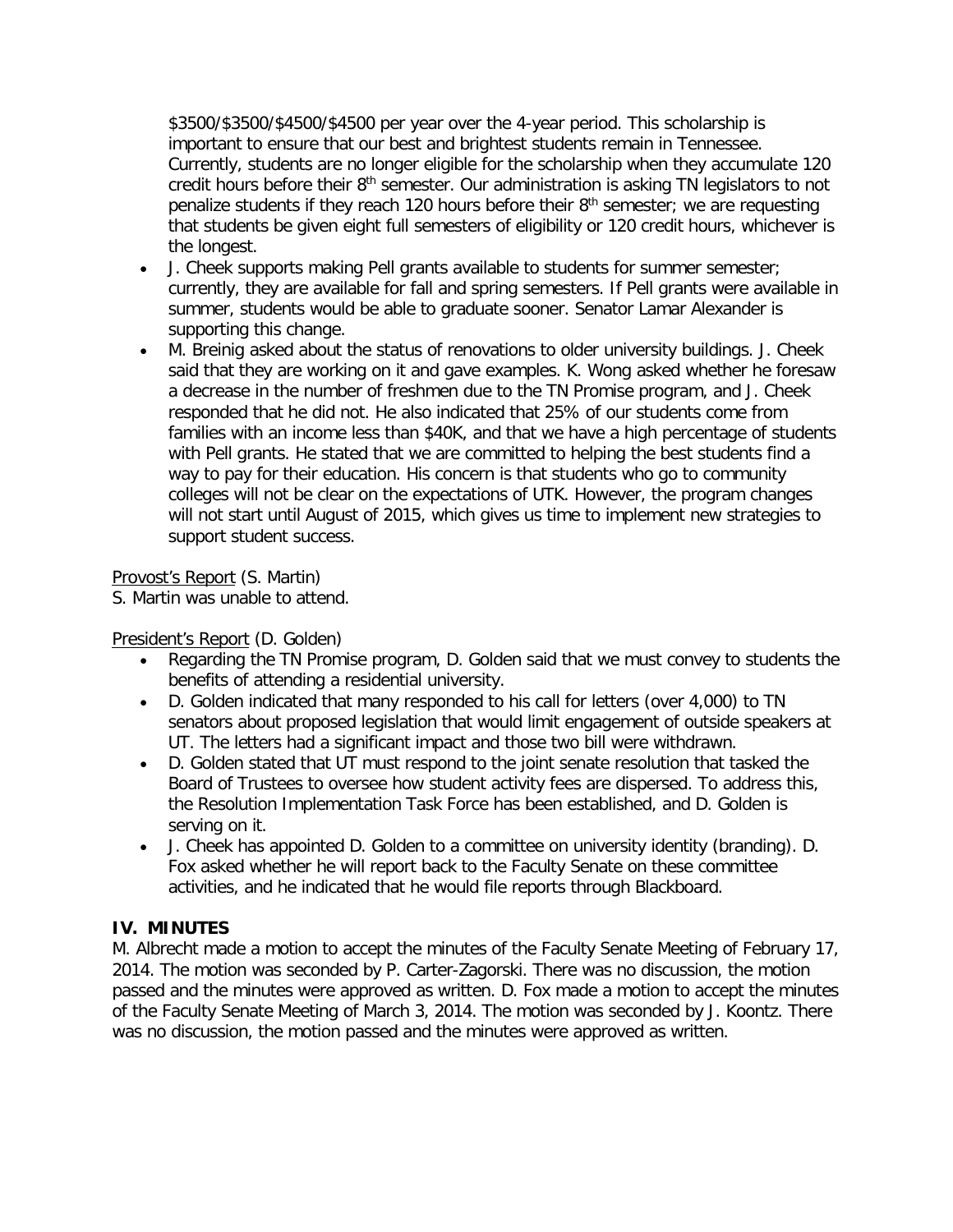The unapproved minutes of the Faculty Senate Executive Council meeting of March 24, 2014, have been posted for review. These will be approved at the next Executive Council meeting (April 23, 2014).

## **V. UNFINISHED BUSINESS**

There was no unfinished business.

## **VI. REPORTS OF STANDING COMMITTEES**

Nominations and Appointments Committee (J. Hall)

- Elections update Several Faculty Senate elections need to be completed. Candidates for President-elect will be finalized at the end of the week. M. Breinig about whether units needed to conduct elections if there were less candidates than seats. J. Hall replied that the elections must be done to comply with Faculty Senate bylaws.
- D. Golden added that there are two candidates for UT Faculty Council, which will also be on the ballot.

#### Graduate Council (D. Hodges)

• D. Hodges gave highlights of the Graduate Council minutes of Jan 30, 2014, which are posted at [http://gradschool.utk.edu/GraduateCouncil/gcouncilminutes.shtml.](http://gradschool.utk.edu/GraduateCouncil/gcouncilminutes.shtml) The Credentials Committee approved 18 faculty to direct dissertations. The Curriculum Committee approved multiple courses additions, revisions, and drops; many of the dropped courses were due to course name changes. M. Albrecht moved to approve the Graduate Council meeting minutes of January 30<sup>th</sup>, and the motion passed.

#### Resolutions Committee (D. Golden)

• D. Golden presented a resolution to honor B. Jacobs for her contributions as Parliamentarian of the Faculty Senate (2008-2013). L. Rinehart moved that the resolution be approved, and J. Koontz seconded the motion. The motion was approved.

# *The University of Tennessee, Knoxville Faculty Senate*

**WHEREAS**, *Becky L. Jacobs, J.D., is a highly respected colleague, teacher, and researcher; and*

- **WHEREAS**, s*he served with distinction as Parliamentarian of the Faculty Senate during the academic years 2008-2013; and*
- **WHEREAS**, *as Parliamentarian, she demonstrated a thorough knowledge of the rules of order and the traditions of the Faculty Senate;*
- **THEREFORE BE IT RESOLVED THAT** *the University of Tennessee, Knoxville Faculty Senate expresses its sincere appreciation to*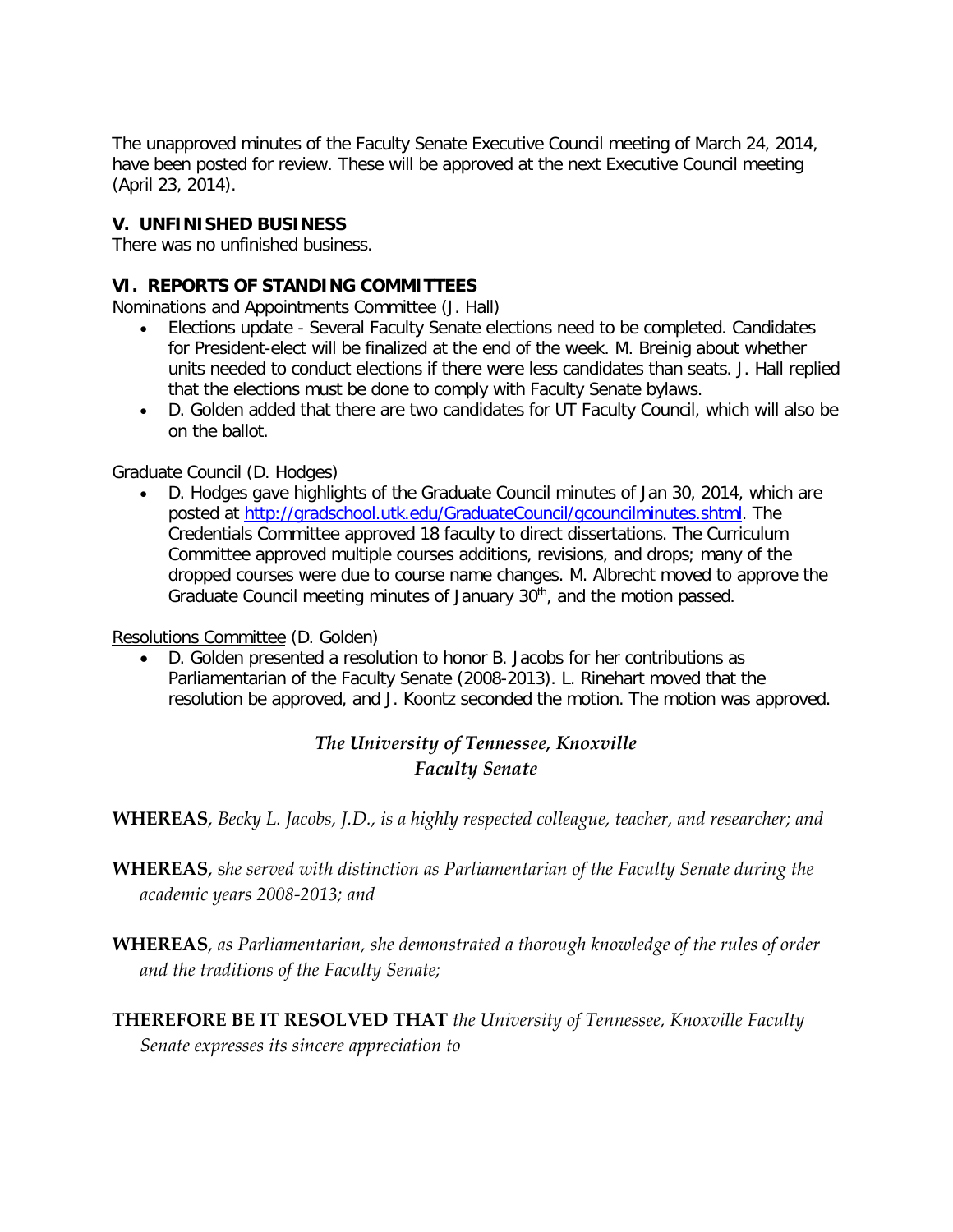## **Becky L. Jacobs**

*for her outstanding and devoted service to the Faculty Senate and the University of Tennessee; and*

**BE IT FURTHER RESOLVED THAT** *a copy of this Resolution be presented to Professor Jacobs and that the Resolution be made a part of the minutes of the Faculty Senate meeting held on April 7, 2014.*

*President President-Elect*

*David A. Golden Joanne M. Hall* 

• D. Golden presented a resolution to honor F. Polite for his contributions as Secretary of the Faculty Senate (2012-2013). J. Koontz moved that the resolution be approved, and M. Collins seconded the motion. The motion was approved.

# *The University of Tennessee, Knoxville Faculty Senate*

*WHEREAS, Fritz G. Polite, Ph.D. is a highly respected colleague and teacher; and*

\_\_\_\_\_\_\_\_\_\_\_\_\_\_\_\_\_\_\_\_\_\_\_\_ \_\_\_\_\_\_\_\_\_\_\_\_\_\_\_\_\_\_\_\_\_\_\_\_\_

- *WHEREAS, he served with distinction as Secretary of the Faculty Senate from 2012—2013; and*
- *WHEREAS, he has provided outstanding service to the Faculty Senate;*
- *THEREFORE BE IT RESOLVED THAT the University of Tennessee, Knoxville Faculty Senate expresses its sincere appreciation to*

# **Fritz G. Polite**

*for his outstanding and devoted service to the Faculty Senate and the University of Tennessee; and*

*BE IT FURTHER RESOLVED THAT a copy of this Resolution be presented to Clinical Assistant Professor Polite and that the Resolution be made a part of the minutes of the Faculty Senate meeting held on April 7, 2014.*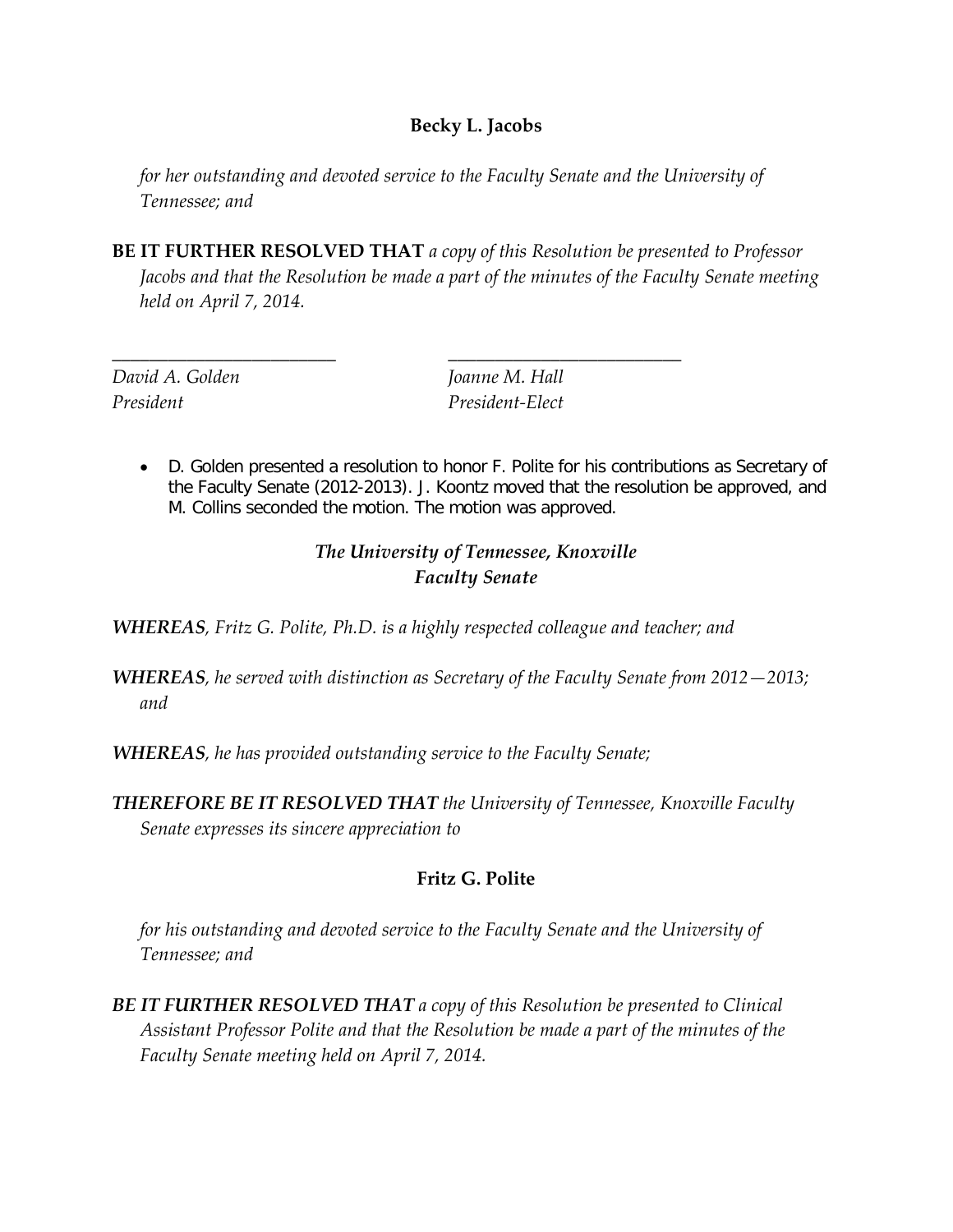*David A. Golden Joanne M. Hall President President-Elect*

#### **VII. NEW BUSINESS AND ANNOUNCEMENTS**

Benefits and Professional Development Committee – Resolution for Tuition Assistance Benefit Equity (D. Braquet)

\_\_\_\_\_\_\_\_\_\_\_\_\_\_\_\_\_\_\_\_\_ \_\_\_\_\_\_\_\_\_\_\_\_\_\_\_\_\_\_\_\_\_\_\_

D. Braquet presented a resolution that outlined various reasons that tuition assistance should be granted to domestic partners of employees regardless of gender and to the children of domestic partners. The resolution requested that the Office of the Provost, Assistant Vice Chancellor for Human Resources, Vice President for Human Resources, Vice Chancellor for Diversity, and the Benefits Advisory Group meet with the Benefits and Professional Development Committee of the Faculty Senate to evaluate this benefit inequity and respond to the Senate by September 2014. A. Saxton moved that the resolution be approved, and the motion passed. The resolution is posted on the Faculty Senate website.

Non-Tenure-Track Issues Committee/Faculty Affairs Committee – Faculty and Family Leave Policy Proposal (S. Harris)

- S. Harris worked with D. Braquet to craft a resolution that extends benefits provided in the Faculty and Family Leave Policy to tenure-track faculty, to non-tenure track faculty, and to domestic partners. The 'two event' career limit for arrival of a child has also been removed. The resolution is posted on the Faculty Senate website.
- D. Carter asked whether the previous resolution had language about family members that were not recognized by the State of Tennessee. S. Harris read the definition of domestic partners provided in the resolution, and gave the documentation required to prove the relationship. D. Braquet added that this definition is not listed in the other resolution because it is more related to those whose marriages are recognized in states outside of Tennessee. J. Hall stated that it is confusing because the phrase 'marriage according to the state of Tennessee' is not included. Harris suggested that rather than 'marriage', the phrase 'marriage contract' be substituted. Braquet indicated a preference to change the footnote defining 'domestic partners' but not the resolution. V. Mayfield suggested that the word 'contract' not be included. K. Newkirk asked whether the phrase, 'related by marriage' could mean your brother-in-law. J. Fowler suggested that the wording be 'those who have a marriage certificate recognized in another state'. Braquet said that the statement had been borrowed from other universities who have this benefit. K. Wong suggested that the wording in the footnote be changed to 'not related to the other', rather than 'not related to the other by blood or marriage'. D. Gardner stated that she noticed a difference in the definition of domestic partners between the two resolutions, and suggested that language from the tuition assistance resolution should be added to the benefits resolution.
- To summarize the suggested revision, the phrase "If warranted by serious faculty illness or by illness of a child, parent, spouse, or domestic partner for whom a faculty member has primary care-giving responsibility, modifications in the faculty member's service...." was revised to "If warranted by serious faculty illness or by illness of a child, parent, spouse, same-gendered spouse not recognized by the state of Tennessee or domestic partner for whom a faculty member has primary care-giving responsibility, modifications in the faculty member's service…" The change was considered a friendly amendment. S. Harris moved that the resolution be approved, and the motion passed.